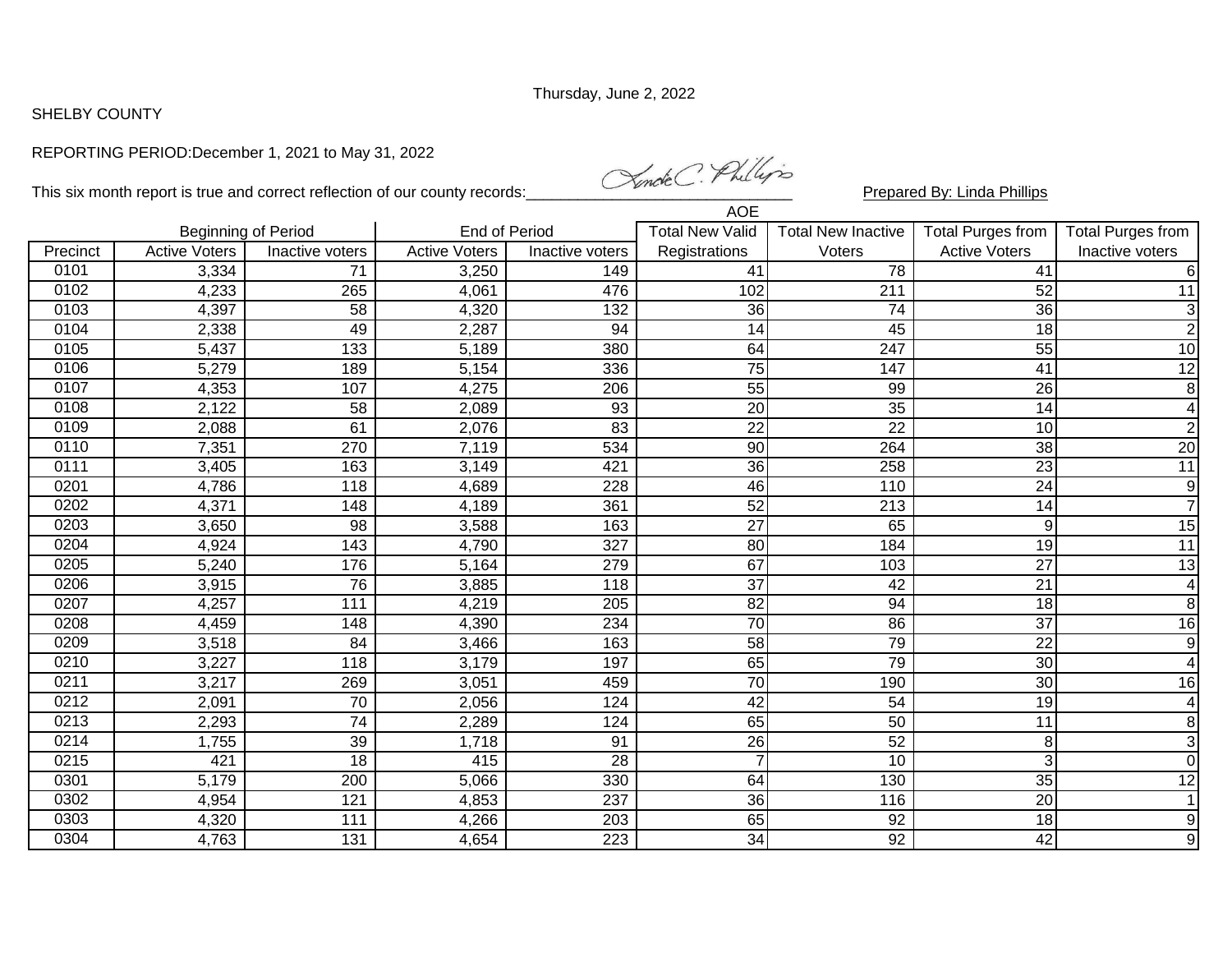| 0305 | 5,103 | 106               | 5,000 | 211               | 40              | 105              | 30              | $\bf 8$                 |
|------|-------|-------------------|-------|-------------------|-----------------|------------------|-----------------|-------------------------|
| 0306 | 4,054 | 79                | 3,990 | $\overline{125}$  | $\overline{30}$ | 46               | $\overline{37}$ | $\overline{11}$         |
| 0307 | 2,378 | 60                | 2,310 | 136               | $\overline{19}$ | 76               | $\bf 8$         | دن                      |
| 0308 | 4,415 | 123               | 4,285 | $\overline{277}$  | $\overline{51}$ | 154              | $\overline{21}$ | $\sigma$                |
| 0309 | 3,452 | 90                | 3,407 | 132               | 26              | 42               | 23              | $\,6$                   |
| 0310 | 5,223 | 107               | 5,120 | 170               | 35              | 63               | 66              | 9                       |
| 0311 | 5,563 | 128               | 5,449 | 235               | $\overline{37}$ | 107              | 34              | $\overline{10}$         |
| 0401 | 5,467 | 122               | 5,316 | 284               | 55              | 162              | 34              | 10                      |
| 0402 | 3,134 | 66                | 3,078 | 119               | $\overline{27}$ | 53               | $\overline{22}$ | $\infty$                |
| 0403 | 3,823 | 86                | 3,725 | 192               | 36              | 106              | 25              | $\overline{3}$          |
| 0404 | 2,478 | 90                | 2,392 | 186               | 30              | 96               | 16              | $\overline{\mathbf{A}}$ |
| 0405 | 4,901 | 96                | 4,852 | 163               | $\overline{51}$ | 67               | 25              | $\bf8$                  |
| 0406 | 3,684 | 119               | 3,628 | 191               | 55              | $\overline{72}$  | $\overline{34}$ | $\overline{5}$          |
| 0407 | 4,770 | 139               | 4,649 | $\overline{245}$  | 30              | 106              | 29              | 16                      |
| 0408 | 4,435 | 119               | 4,360 | 198               | 48              | 79               | 33              | $\overline{11}$         |
| 0409 | 5,173 | $\overline{135}$  | 5,088 | 246               | 59              | $\frac{111}{11}$ | $\overline{32}$ | $\overline{1}$          |
| 0410 | 5,164 | $\frac{117}{117}$ | 5,099 | 196               | $\overline{54}$ | 79               | 30              | $\overline{10}$         |
| 0411 | 4,794 | 111               | 4,731 | 178               | 29              | 67               | 14              | 11                      |
| 0412 | 5,474 | 144               | 5,376 | 238               | 49              | 94               | 39              | $\overline{14}$         |
| 0501 | 790   | 30                | 792   | 41                | $\overline{16}$ | 11               | $\overline{2}$  | 1                       |
| 0502 | 4,957 | 287               | 4,799 | 474               | $\overline{71}$ | 187              | 26              | 16                      |
| 0503 | 6,406 | 266               | 6,083 | 608               | 73              | 342              | 36              | 18                      |
| 0504 | 4,062 | 204               | 3,860 | 441               | 79              | 237              | 32              | $\overline{12}$         |
| 0505 | 4,829 | $\overline{131}$  | 4,636 | 338               | 52              | 207              | 23              | 15                      |
| 0506 | 3,993 | 176               | 3,837 | 362               | 53              | 186              | 18              | $\overline{5}$          |
| 0507 | 5,154 | $\overline{221}$  | 4,895 | 498               | 68              | 277              | $\overline{36}$ | 14                      |
| 0508 | 2,093 | 70                | 2,022 | 147               | $\overline{21}$ | $\overline{77}$  | 9               | $\sigma$                |
| 0509 | 6,148 | 251               | 5,895 | 519               | 58              | 268              | 34              | $\overline{9}$          |
| 0510 | 4,396 | 129               | 4,305 | 248               | $\overline{51}$ | 119              | 17              | $\,6$                   |
| 0512 | 177   | 5                 | 178   | 5                 | $\overline{2}$  | 0                | $\overline{1}$  | $\pmb{0}$               |
| 0601 | 4,973 | 155               | 4,878 | 281               | 58              | 126              | $\overline{22}$ | $\overline{5}$          |
| 0602 | 2,647 | 85                | 2,624 | 121               | $\overline{25}$ | 36               | 10              | $\overline{2}$          |
| 0603 | 2,420 | 44                | 2,352 | 117               | $\overline{20}$ | $\overline{73}$  | 13              | $\overline{2}$          |
| 0604 | 4,588 | 102               | 4,503 | $\frac{175}{175}$ | 31              | 73               | 34              | $\overline{9}$          |
| 0605 | 4,335 | 72                | 4,271 | 148               | 40              | 76               | 24              | $\overline{4}$          |
| 0606 | 4,884 | 107               | 4,808 | 193               | $\overline{41}$ | 86               | 29              | $\overline{2}$          |
| 0607 | 3,537 | 94                | 3,374 | 251               | $\overline{23}$ | 157              | $\overline{27}$ | $\overline{2}$          |
| 0608 | 4,037 | 119               | 3,897 | 267               | 31              | 148              | 19              | $\overline{4}$          |
| 0609 | 3,914 | 136               | 3,836 | 230               | 34              | 94               | 15              | $\mathbf{3}$            |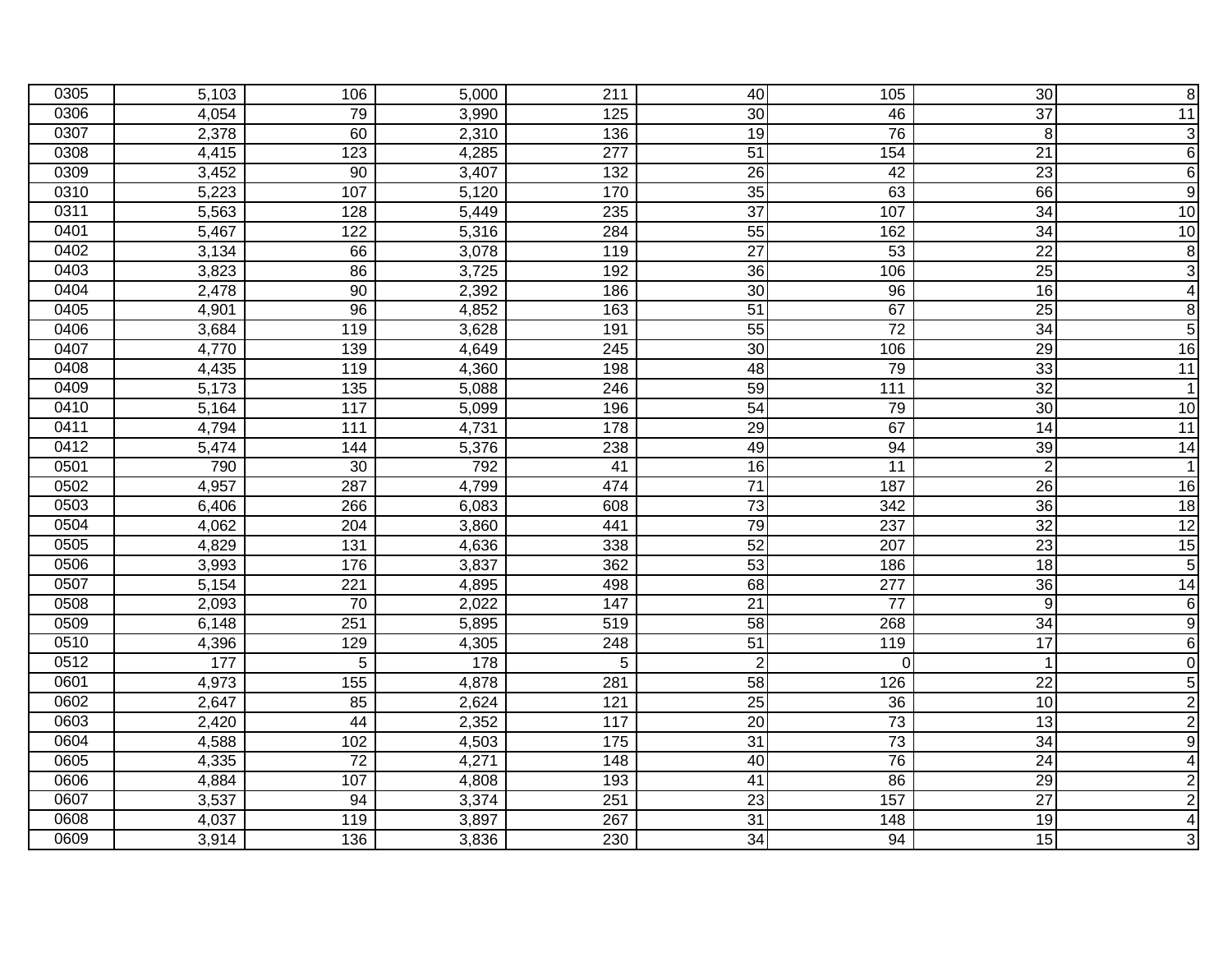| 0701 | 5,118 | 69               | 5,034 | 166              | 48              | 97               | 33              | $\boldsymbol{2}$        |
|------|-------|------------------|-------|------------------|-----------------|------------------|-----------------|-------------------------|
| 0702 | 3,188 | 66               | 3,076 | 181              | 32              | $\overline{115}$ | $\overline{24}$ | $\overline{5}$          |
| 0703 | 3,838 | 57               | 3,729 | 184              | 38              | 127              | 19              | $\mathbf{1}$            |
| 0704 | 3,040 | $\overline{47}$  | 2,947 | $\overline{135}$ | 18              | 88               | 21              | $\overline{2}$          |
| 0705 | 3,334 | $\overline{32}$  | 3,227 | 120              | $\overline{4}$  | 88               | 19              | $\blacktriangle$        |
| 0706 | 5,092 | 113              | 4,956 | 259              | 45              | 146              | 34              | $\mathbf{1}$            |
| 0707 | 3,390 | 77               | 3,221 | 236              | 18              | 159              | 24              | $\overline{4}$          |
| 0708 | 4,222 | 96               | 4,097 | 229              | 50              | 133              | 34              | $\infty$                |
| 0709 | 3,920 | 114              | 3,794 | 257              | 43              | 143              | 19              | $\overline{7}$          |
| 0710 | 3,242 | 141              | 3,124 | 271              | $\overline{36}$ | 130              | 18              | $6 \overline{}$         |
| 0801 | 4,309 | $\overline{77}$  | 4,128 | 255              | $\overline{25}$ | 178              | 26              | $\overline{2}$          |
| 0802 | 1,978 | 43               | 1,922 | 117              | 30              | 74               | 12              | $\pmb{0}$               |
| 0803 | 4,272 | 305              | 3,938 | 687              | 93              | 382              | $\overline{27}$ | $\overline{18}$         |
| 0804 | 3,453 | 75               | 3,242 | 302              | 40              | 227              | $\overline{23}$ | $\overline{1}$          |
| 0805 | 4,438 | 307              | 3,893 | 884              | 84              | 577              | 26              | 26                      |
| 0806 | 2,809 | 127              | 2,554 | 411              | 53              | 284              | 20              | $\overline{4}$          |
| 0807 | 2,287 | 139              | 2,052 | 415              | 60              | 276              | 13              | $\,$ 6 $\,$             |
| 0808 | 2,576 | 209              | 2,428 | 386              | 53              | 177              | $\overline{16}$ | $\bf 8$                 |
| 0809 | 4,624 | 130              | 4,158 | 601              | $\overline{38}$ | 471              | 29              | $\overline{4}$          |
| 0810 | 2,766 | 113              | 2,571 | 328              | 38              | 215              | 10              | $\bf 8$                 |
| 0811 | 3,930 | 68               | 3,711 | 309              | 45              | $\overline{241}$ | $\overline{22}$ | $\overline{1}$          |
| 0812 | 3,349 | 62               | 3,103 | 299              | $\overline{22}$ | 237              | $\overline{28}$ | دن                      |
| 0901 | 1,287 | $\overline{14}$  | 1,230 | 69               | $\overline{4}$  | 55               | $5\phantom{.0}$ | $\overline{1}$          |
| 0902 | 3,039 | 59               | 2,915 | 173              | 15              | 114              | 23              | $\overline{2}$          |
| 0903 | 4,739 | 63               | 4,582 | 214              | 29              | 151              | 33              | $\overline{2}$          |
| 0904 | 5,581 | 127              | 5,407 | 301              | 35              | 174              | 33              | $\overline{2}$          |
| 0905 | 4,811 | 122              | 4,630 | $\overline{313}$ | 32              | 191              | 19              | دن                      |
| 0906 | 4,248 | 64               | 4,123 | 184              | $\overline{24}$ | 120              | 29              | $\pmb{0}$               |
| 0907 | 5,820 | $\overline{135}$ | 5,573 | 392              | 39              | 257              | $\overline{25}$ | $\blacktriangle$        |
| 0908 | 4,778 | 101              | 4,585 | 312              | 40              | 211              | 18              | $\overline{4}$          |
| 0909 | 4,615 | 67               | 4,482 | 192              | $\overline{25}$ | 125              | 30              | دن                      |
| 0910 | 4,200 | $\frac{11}{2}$   | 4,055 | 259              | $\overline{27}$ | 147              | 25              | $\overline{\mathsf{o}}$ |
| 0911 | 3,858 | 55               | 3,750 | 167              | $\overline{22}$ | $\frac{11}{2}$   | $\overline{17}$ | $\overline{1}$          |
| 1001 | 2,414 | 67               | 2,277 | 194              | 8               | 127              | 16              | $\overline{2}$          |
| 1002 | 3,570 | 55               | 3,416 | 201              | 15              | 146              | 21              | $\overline{2}$          |
| 1003 | 5,343 | 146              | 5,104 | 390              | 55              | 244              | 43              | $\overline{7}$          |
| 1004 | 4,565 | $\overline{72}$  | 4,349 | $\overline{273}$ | $\overline{18}$ | 201              | 29              | $\overline{4}$          |
| 1005 | 4,143 | 96               | 3,920 | 322              | 44              | 226              | 34              | $\overline{7}$          |
| 1006 | 3,547 | 84               | 3,377 | 250              | $\overline{23}$ | 166              | 25              | $\overline{2}$          |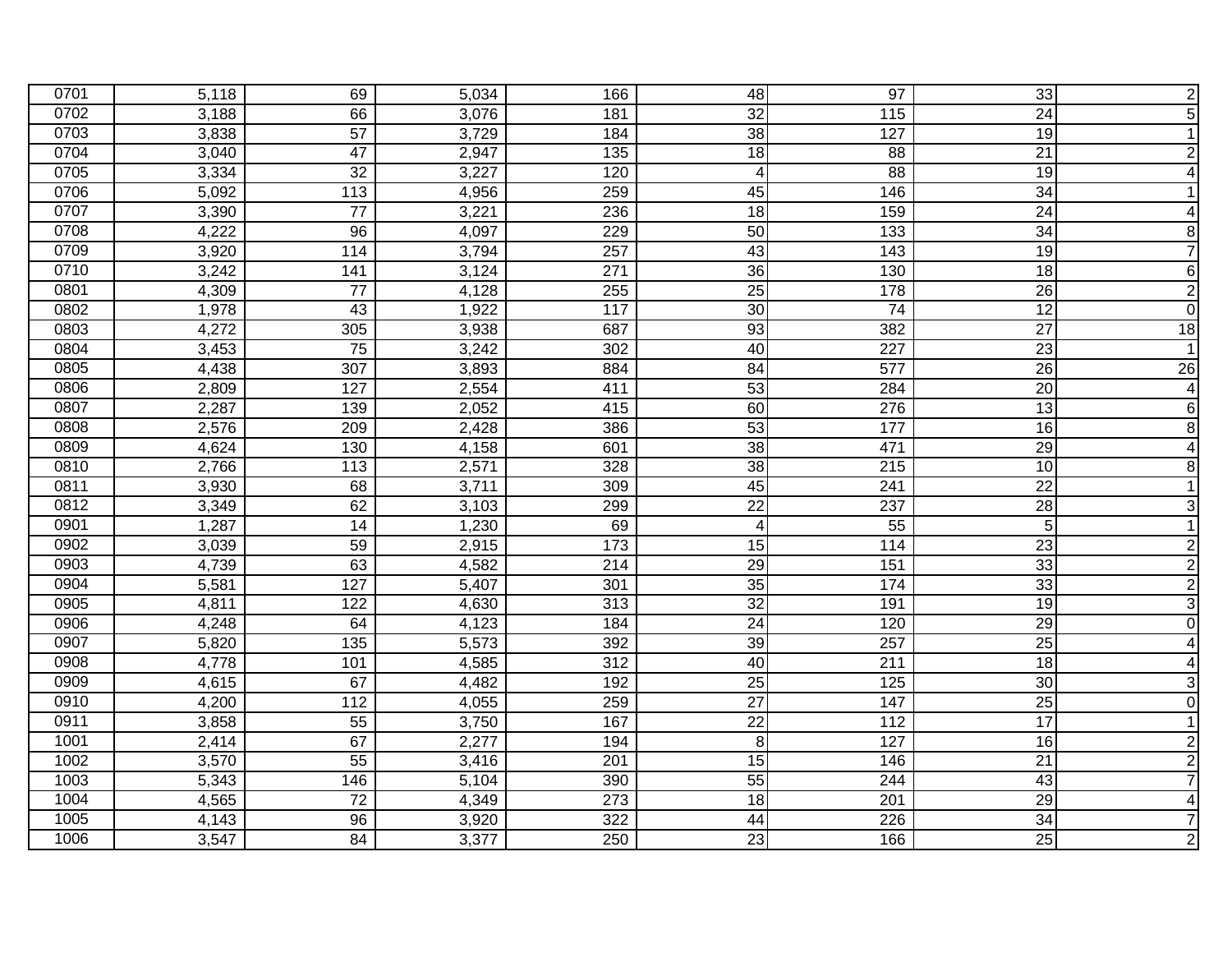|      | 1       | $\mathbf 2$      | 3               | 4                | 5               | 6                 | $\overline{7}$  | 8              |
|------|---------|------------------|-----------------|------------------|-----------------|-------------------|-----------------|----------------|
|      | 564,876 | 16,442           | 546,612         | 36,392           | 5,930           | 19,950            | 3,367           | 877            |
| 1312 | 110     | $\overline{2}$   | 105             | $\overline{7}$   | $\overline{2}$  | 5                 | $\overline{2}$  | $\mathbf 0$    |
| 1311 | 6,000   | 150              | 5,799           | $\overline{313}$ | 33              | 163               | 57              | 14             |
| 1310 | 59      |                  | $\overline{57}$ | $\overline{2}$   | $\Omega$        | $\overline{2}$    | $\overline{0}$  | $\overline{0}$ |
| 1309 | 4,340   | 185              | 4,026           | $\overline{531}$ | 63              | 346               | $\overline{23}$ | $\overline{8}$ |
| 1308 | 5,310   | 176              | 5,158           | 338              | 61              | 162               | 36              | 15             |
| 1307 | 6,539   | 295              | 6,276           | 611              | 92              | 316               | $\overline{22}$ | 17             |
| 1306 | 4,338   | 102              | 4,247           | 202              | 29              | 100               | $\overline{14}$ | 6              |
| 1305 | 3,131   | 106              | 3,039           | $\overline{216}$ | 41              | 110               | 16              | $\overline{7}$ |
| 1304 | 2,716   | $\overline{77}$  | 2,591           | 191              | $\overline{18}$ | 114               | $\overline{26}$ | $\overline{3}$ |
| 1303 | 5,834   | 122              | 5,753           | $\overline{218}$ | 54              | 96                | 33              | $\overline{6}$ |
| 1302 | 1,861   | 48               | 1,802           | 102              | 11              | 54                | 11              | $\overline{5}$ |
| 1301 | 2,178   | 49               | 2,117           | 105              | $\overline{15}$ | 56                | 18              | $\overline{2}$ |
| 1210 | 3,695   | $\overline{81}$  | 3,636           | 160              | $\overline{32}$ | 79                | 11              | $\overline{1}$ |
| 1209 | 3,522   | 167              | 3,425           | 294              | 60              | 127               | $\overline{22}$ | $\overline{8}$ |
| 1208 | 5,358   | 116              | 5,284           | 231              | 53              | $\frac{115}{115}$ | $\overline{7}$  | $\overline{5}$ |
| 1207 | 5,183   | 138              | 4,980           | 365              | 44              | $\overline{227}$  | 18              | $\overline{2}$ |
| 1206 | 4,118   | 133              | 4,044           | 241              | 52              | 108               | 13              | $\overline{5}$ |
| 1205 | 4,133   | 108              | 4,063           | 194              | $\overline{27}$ | 86                | $\overline{11}$ | $\overline{0}$ |
| 1204 | 5,106   | 127              | 4,978           | 272              | $\overline{53}$ | $\frac{145}{ }$   | 31              | $\overline{5}$ |
| 1203 | 2,916   | 148              | 2,829           | 257              | 47              | 109               | 15              | 10             |
| 1202 | 3,799   | 246              | 3,699           | 376              | 65              | 130               | $\overline{23}$ | 12             |
| 1201 | 5,139   | 191              | 4,768           | 575              | 52              | 384               | 29              | 10             |
| 1108 | 4,133   | 100              | 4,004           | 244              | $\overline{38}$ | 144               | $\overline{21}$ | $\overline{2}$ |
| 1107 | 4,376   | 85               | 4,348           | 127              | 32              | 42                | 17              | 1              |
| 1106 | 4,878   | 148              | 4,710           | 348              | 55              | 200               | 19              | $\overline{4}$ |
| 1105 | 5,814   | 159              | 5,563           | 442              | 56              | 283               | 19              | $\overline{5}$ |
| 1104 | 3,637   | 84               | 3,528           | $\overline{211}$ | $\overline{35}$ | 127               | 16              | $\mathbf{1}$   |
| 1103 | 4,655   | 84               | 4,598           | 153              | 42              | 69                | $\overline{29}$ | 1              |
| 1102 | 3,920   | 128              | 3,784           | 283              | 44              | 155               | 18              | $\overline{7}$ |
| 1101 | 4,467   | 96               | 4,381           | 179              | 29              | 83                | 30              | $\overline{2}$ |
| 1010 | 3,704   | $\overline{72}$  | 3,618           | $\frac{1}{171}$  | 30              | 99                | 14              | $\overline{3}$ |
| 1009 | 3,976   | $\overline{274}$ | 3,848           | 445              | 73              | 171               | 26              | 4              |
| 1008 | 4,432   | 73               | 4,232           | $\overline{274}$ | 32              | 201               | 30              | $\mathbf{1}$   |
| 1007 | 4,264   | 68               | 4,046           | 292              | 36              | 224               | 28              | $\mathbf{2}$   |

|  | $1 + 2 + 5 =$ | 587,248 | $3 + 4 + 7 + 8 =$ | 587,248 | <b>Difference</b> |
|--|---------------|---------|-------------------|---------|-------------------|
|--|---------------|---------|-------------------|---------|-------------------|